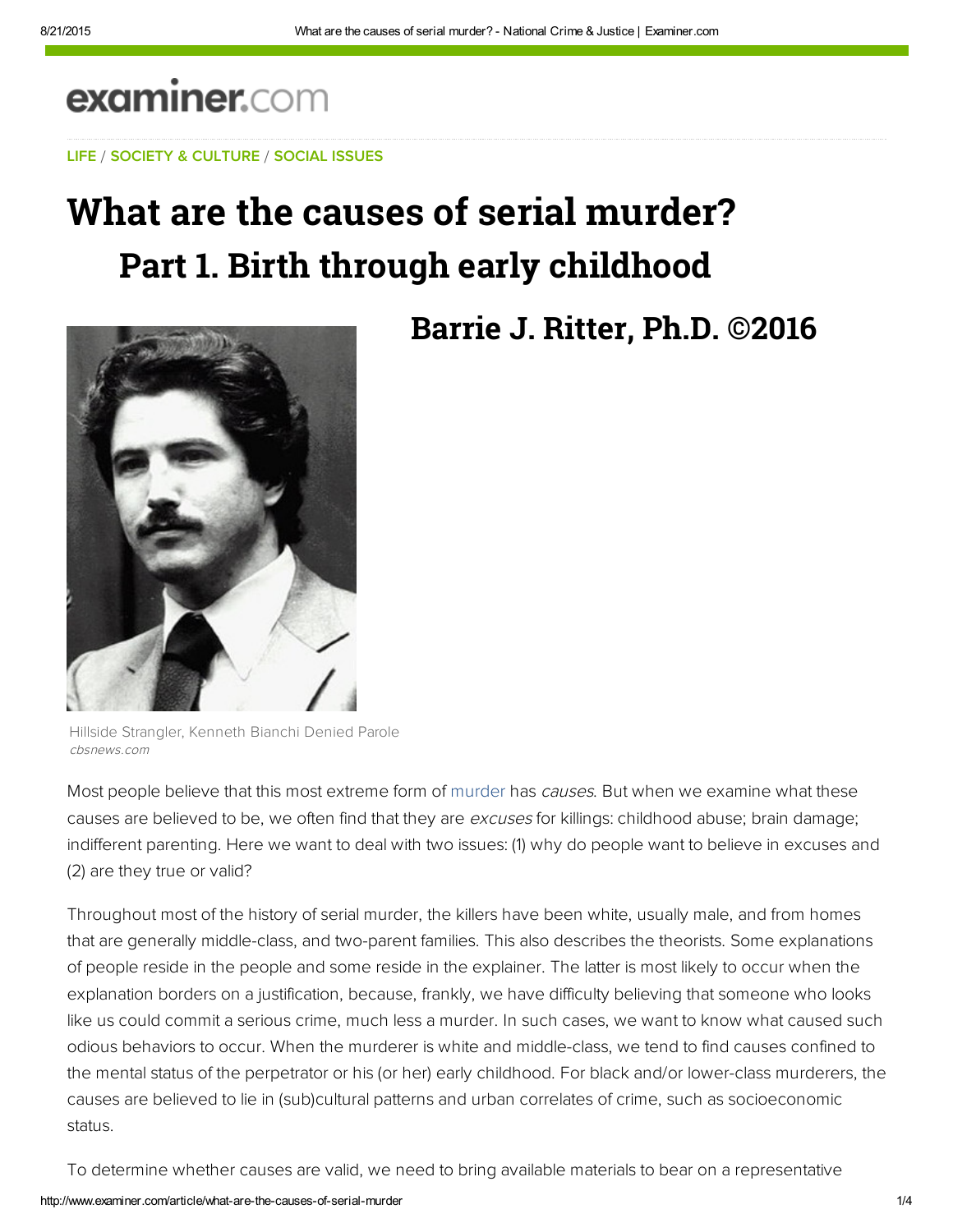#### 8/21/2015 What are the causes of serial murder? National Crime & Justice | Examiner.com

number of cases. A descriptive study of 27 well-known multiple murderers was completed in 1988 (Ritter, 1988); that study serves as the basis for the findings reported here. The 27 cases reflected the history of multiple murder in Western nations, and included French, German, English and American crimes from 1872 through 1983. Cases were also selected for their abundance of published materials covering the person and the crimes, for interviews are not possible with an historical, cross-national sample. In addition there are problems with interviews, the main problem being that we must accept the interviewer's word for what transpired, as well as the interviewer's ability to ask the right questions and record the answers correctly. With published materials, everyone has access to the record of what occurred.

Findings. Of the 27 subjects, 25 were male and 25 were Caucasian. Three subjects came from middle-class backgrounds, and three were upper middle-class. Seven ranged from working to lower middle-class, and five came from the lower-class.

The first characteristic of family life of importance is that of illegitimacy and adoption. Six of the 27 subjects were illegitimate. Three of these were adopted by parents who desired children and three were kept by their mothers. Only one, Charles Manson, spent his youth farmed out by his mother to relatives and institutions. The second issue considered is whether or not the parental marriage was intact. Of the 27 subjects, 18 (or 67 percent) were reared by parents whose marriages were intact. In two cases, the data was insufficient to determine. In six cases, the marriages ended in divorce. Divorce is not an inevitably adverse condition, however, for as Yochelson and Samenow (1976) reported in their study of criminals, as children, it is often the more troublesome parent who leaves, thus helping to stabilize the family. Most of the serial killers grew up in a home with other children, and the presence of siblings is another stabilizing factor.

A related characteristic of family life is the general level of stability in the parents' relationships during the early life of the subjects. As noted, in 22 percent of the cases there was divorce. But this percentage encompassed all of the observably troubled marriages—from irreconcilable differences to marriages involving spousal abuse. Two subjects were exposed to the abuse of their mother by their father and in two cases, this may have occurred. Multiple murderers, as a group, were infrequently exposed to violence as youths. Rather, future multiple murderers were found to more often be exposed to parents whose marriages remained intact, did not involve any spousal violence, and were described as relatively happy and stable.

Findings will continue to be reported in subsequent articles.